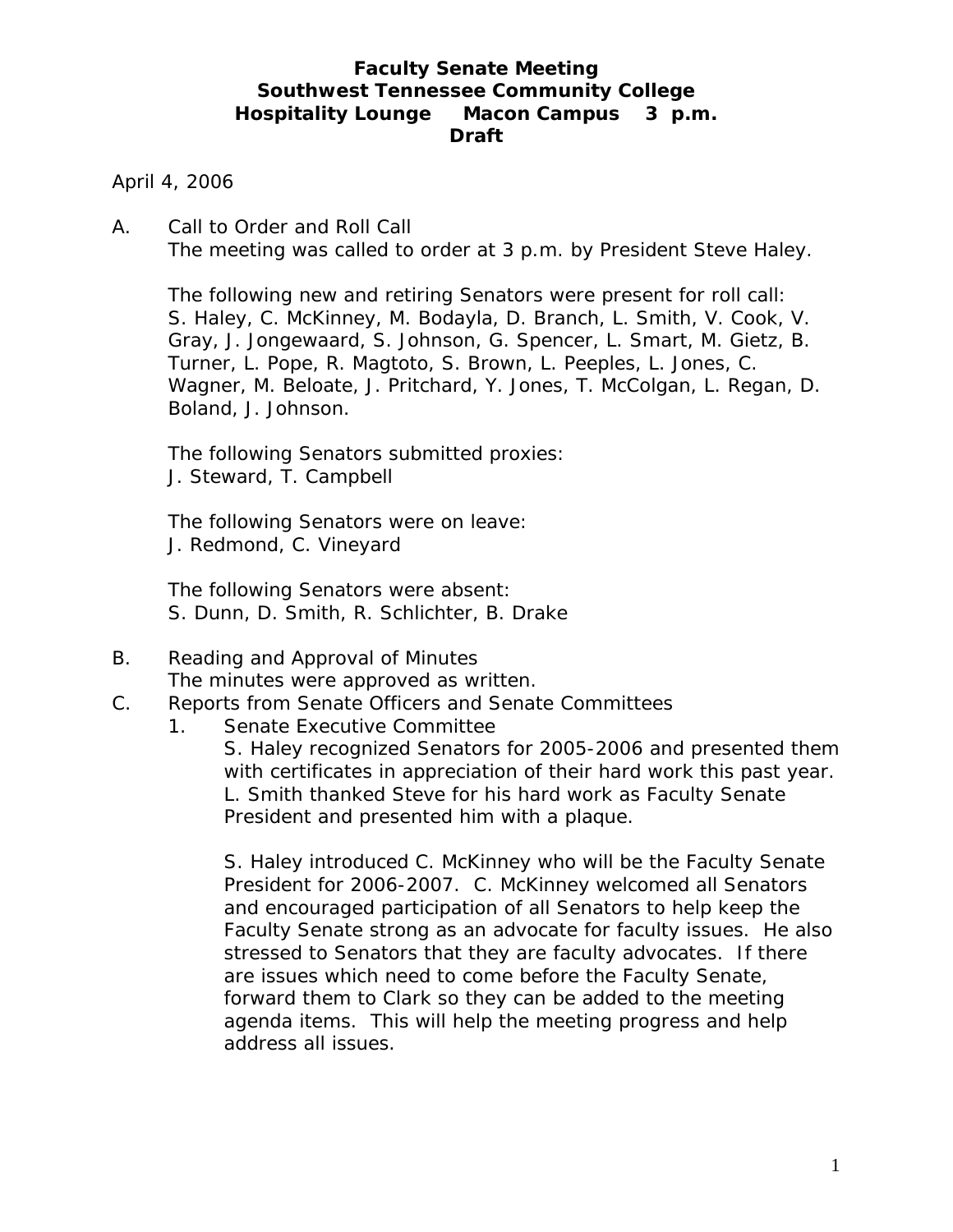C. McKinney proposed the following slate of officers for 2006- 2007.

 President – Clark McKinney Vice President – Lilliette Smith Secretary – Steve Haley Treasurer – Lee Smart Parliamentarian – Mary Ann Bodayla

D. Branch moved that the slate be accepted. G. Spencer seconded the motion. The motion passed.

- a. Senate Elections (Smith) L. Smith reported that there were some technical issues with voting this year. If you submitted a voting issue and did not get a resolution, please email her and she will follow up on the issue.
- 2. Academic Matters Committee (Dunn) No report.
- 3. Grade Appeals Committee (Fuller) L. Pope reported for L. Fuller that the Grade Appeals Committee has met four times this year to consider grade changes. There is currently one appeal pending. None of the previous appeals have resulted in the committee recommending a change of grade. The committee is currently evaluating the process of grade appeals to streamline the procedure.
- 4. Faculty Handbook Committee (Gray) No report.
- 5. Faculty Development and Evaluation Committee (Waters) T. Waters indicated that the FDEC had approved between \$12,000 and \$13,000 in funds to date. There is some money still available.

T. Waters reported on the Faculty Evaluation Instrument. There is a mini pilot being run this year with a full pilot to be done in 2006-2007. After the results of the pilots are received, changes if needed can be made for full implementation. It is too early to get a good idea of how the system will work, but after the mini pilot some feedback will be available. A report will be made to the Faculty Senate in the fall. T. Waters met with Dr. Miller and Dr. Bassett. Plans were discussed to bring Dr. Ariola to campus to train department heads how to use the system. No additional information is available on this.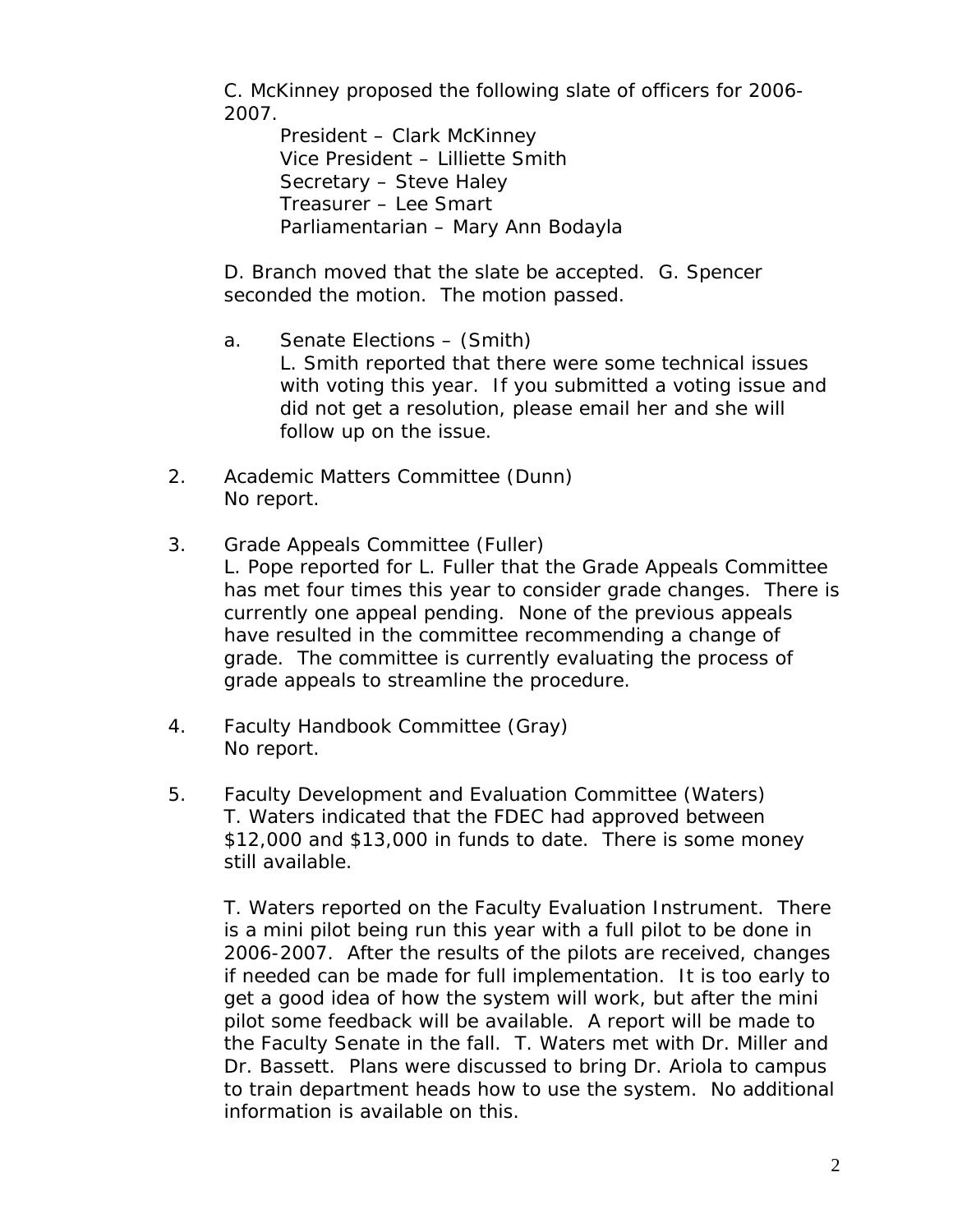T. Water was asked if the IDEA Evaluation system is part of the Faculty Evaluation Instrument. It is. Many Senators emphasized that the IDEA Evaluation system was never designed to be used for merit pay, evaluation or punitive action, but for Faculty Development. This needs to be strongly discussed and understood by the Faculty Development and Evaluation Committee.

T. Waters also brought the following recommendation to the Faculty Senate.

It is the recommendation of the Faculty Development and Evaluation Committee that all tenured faculty members be required to conduct student evaluations in a minimum of two classes taught by those faculty members each semester. The two minimum classes to be evaluated by students will be selected at random by the administrative personnel responsible for administering the student evaluations of faculty. Tenured faculty members and/or the department chairs may choose to have more than the minimum two classes evaluated by students and may select the specific classes to be evaluated in addition to those randomly selected.

It is also the recommendation of the Faculty Development and Evaluation Committee that the number of drop boxes for student evaluations of faculty be increased to provide at least one drop box per building on each campus.

The above recommendation came from a meeting with Nevin Robbins. The recommendation was not accepted as written. Discussion followed. Senators were concerned about classes being selected at random. Faculty should be allowed to select one class and let one class be randomly selected or select both classes. After much discussion Y. Jones moved that the recommendation for FDEC be amended to read:

It is the recommendation of the Faculty Development and Evaluation Committee that all tenured faculty members be required to conduct student evaluations in a minimum of two classes taught by those faculty members each semester. **The two minimum classes to be evaluated by students will be selected by the individual faculty member.** Tenured faculty members and/or the department chairs may choose to have more than the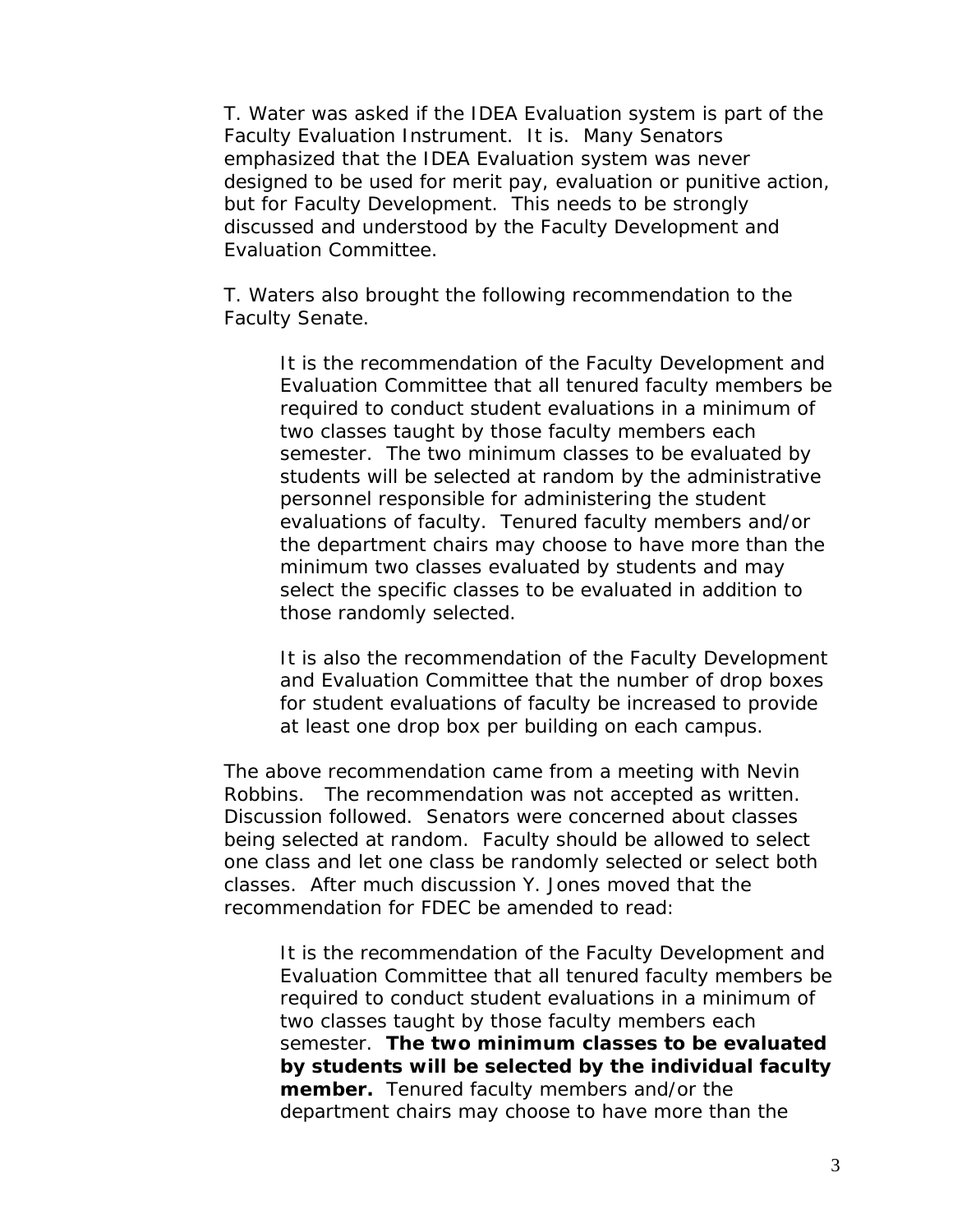minimum two classes evaluated by students and may select the specific classes to be evaluated.

It is also the recommendation of the Faculty Development and Evaluation Committee that the number of drop boxes for student evaluations of faculty be increased to provide at least one drop box per building on each campus. The motion was seconded by D. Branch and passed by the Faculty Senate.

- 6. Faculty Welfare Committee (Berry) No report.
- 7. Senate Scholarship Committee (Smith) No report.
- 8. Ad Hoc Committees
	- a. Merit Pay Committee (McColgan) T. McColgan reported where the Administration is in response to merit pay issues and the Discipline Study.

**Administration – Merit Pay:** Merit pay will actually be a merit bonus paid either as a lump sum or distributed over the course of the year. It will not increase an employee's base pay.

**Administration – Discipline Study:** The response below is from P. Thomas. As to the discipline based market study; the survey instrument is under development and should be ready for distribution by the end of April with an expected return by the end of May. Your committee (Merit Pay Committee) could assist by reviewing the proposed instrument and in the analysis of the returned data. I do not know at this point the President's desires regarding how this data will be used other than to index the current pay plan. It is my desire however to revisit the study, not for necessarily equity, but to ensure that its construction accurately reflects our internal structure and to possibly formalize exceptions such as those made for Developmental Math.

After much discussion, the Faculty Senate felt that the Phase II study needs to be completed as soon as possible even before the merit pay plan is implemented. L. Smart moved that the Merit Pay Committee ask P. Thomas for a time line and implementation dates on the Discipline Study and report back to the Faculty Senate. L. Smith seconded the motion. The motion passed.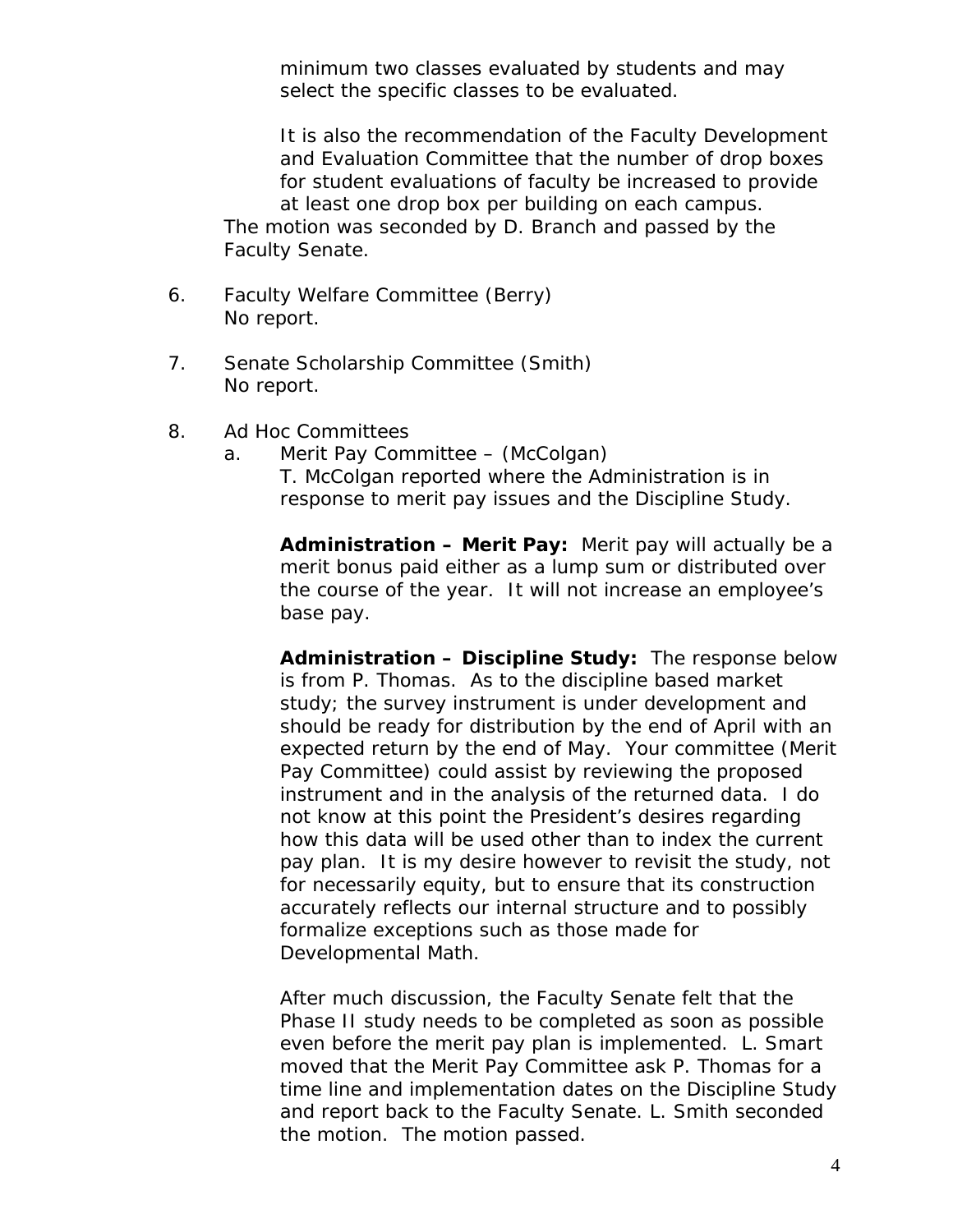The following are College Standing Committees with specific Senate relationships:

- 9. Curriculum Committee (Boswell) No report.
- 10. Promotion and Tenure Committee No report.
- 11. Readmission Appeals Committee No report.
- 12. Zero Based Budget Committee (Smart) L. Smart reported that the process is moving forward and more information will be coming soon.
- D. Unfinished Business
	- 1. Evaluation Tool for Department Heads S. Haley C. McKinney reported that according to S. Haley this process is still being reviewed at the administrative level. Additional information was provided in the March, 2006 Minutes.
	- 2. Spam Mail Issues S. Dunn No report.
	- 3. Faculty Awards L. Peeples

L. Peeples reported that letters were sent out to faculty regarding the process as well as timeline and applications. Only a few faculty have applied. This is consistent with previous years. Y. Jones encouraged the Faculty Senate to look at the selection process which could be causing some issues. L. Smith moved that and Ad Hoc Committee be formed to address this issue for next year. Y. Jones will chair the committee and L. Peeples and D. Boland will serve on the committee. The deadline to apply for this years award will be extended and a new letter will be sent to all faculty indicating this extension. Senators were encouraged to nominate faculty for the awards.

- 4. Security Issues L. Smith This issue was addressed in the March, 2006 Minutes.
- 5. Loading zones L. Smith L. Smith reported that specific places have been addressed as loading zones at Macon. They are listed below:
	- Nabors Auditorium/Gym Southwest side of the driveway leading into the facility.
	- Whitehead Employee Parking Lot Northwest corner of the building, last parking space.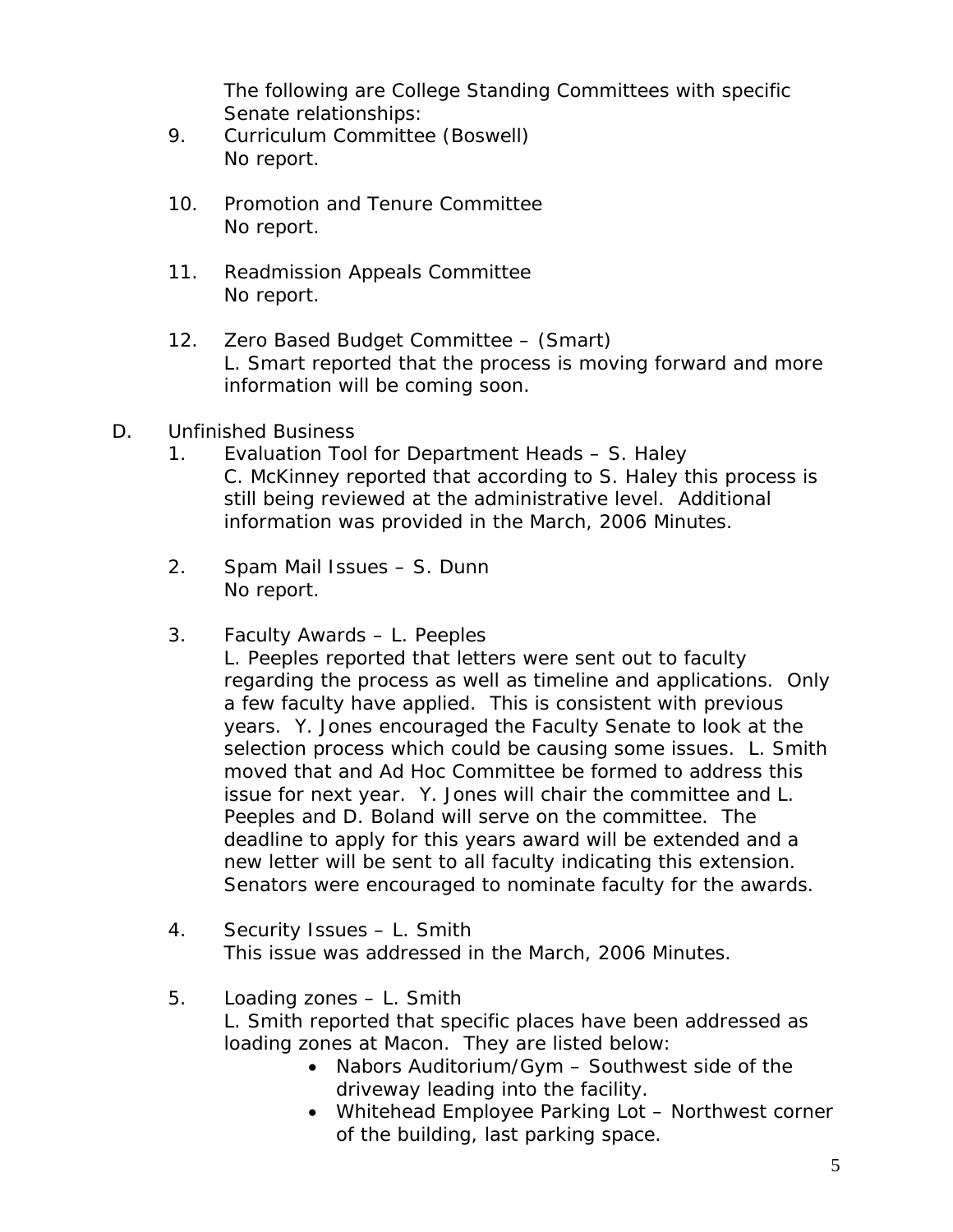- Sulcer front entrance (corner of the building, not obstructing the ramp.
- Jennings building rear of building at the stairway entrance.
- L. Smith will follow up on the Union Campus loading zones.

# E. New Business

- 1. Other Issues None.
- 2. Election of new SEC Information is above in C. 1.
- 3. Next meeting date May  $2^{nd}$ , 3 p.m. in Faculty Lounge, Union Campus

# F. Adjournment

The meeting was adjourned at 4:35 p.m.

\*Senate Sharepoint Web Site: <http://internal.southwest.tn.edu/fac-senate/>

# **2005-2006 Senate**

President: Steve Haley shaley 5635 X

## **Division Senators:**

**Division Senators of Liberal Studies and Education - Five Seats.** Roll (Developmental Studies, Education, Fine Arts/Language and Literature, Social and Behavioral

Science/Criminal Justice)

| Mary Ann Bodayla (2yrs) | mbodayla | Social Behav. Sci./Crim. Just. | 5197____X__   |
|-------------------------|----------|--------------------------------|---------------|
| Doug Branch (2yrs)      | dbranch  | Fine Arts/Lang. and Lit.       | 4483____X__   |
| Lilliette Smith (2yrs)  | ljsmith  | Social Behav. Sci./Crim. Just. | 4125____X____ |
| Vava Cook (1yr)         | vcook    | Education                      | 4648____x___  |
| Victoria Gray (1yr)     | vgray    | Social Behav. Sci./Crim. Just. | 4678___x___   |

# **Division Senators of Business, Career Studies and Technology - Five Seats.**

(Accountacy/Office Adm./Career Studies, Business Adm. and Paralegal Studies, Information Tech/Graphic Arts, Engineering Tech., Industrial and Environ. Tech.)

| Jerry Redmond (2yrs)   | jredmond | Information Tech., Graph. Arts. | 4410 Leave  |
|------------------------|----------|---------------------------------|-------------|
| Gary Spencer (2yrs)    | gspencer | Engineering Tech.               | 4404 __X___ |
| Jeffrey Steward (2yrs) | jstewart | Indus & Environ Technologies    | 4665_Proxy_ |
| Sarah Dunn (1yr)       | sdunn    | Information Tech., Programming  | 4152__ab___ |
| Lee Smart (1yr)        | Ismart   | Accountancy/ Office Adm.        | 5076__X___  |

### **Division Senators of Math, Natural Sciences, & Health Sciences - Four Seats.**  (Nursing, Mathematics, Natural Sciences, Allied Health)

| Bill Turner (2yrs)  | wturner  | Mathematics             | 6023 X     |
|---------------------|----------|-------------------------|------------|
| Doug Smith (1yr)    | dsmith   | <b>Natural Sciences</b> | 4128_ab___ |
| Linda Pope (1yr)    | lpope    | Allied Health           | 5056 $X$   |
| Roma Magtoto (2yrs) | rmagtoto | Nursing                 | 5435 X     |